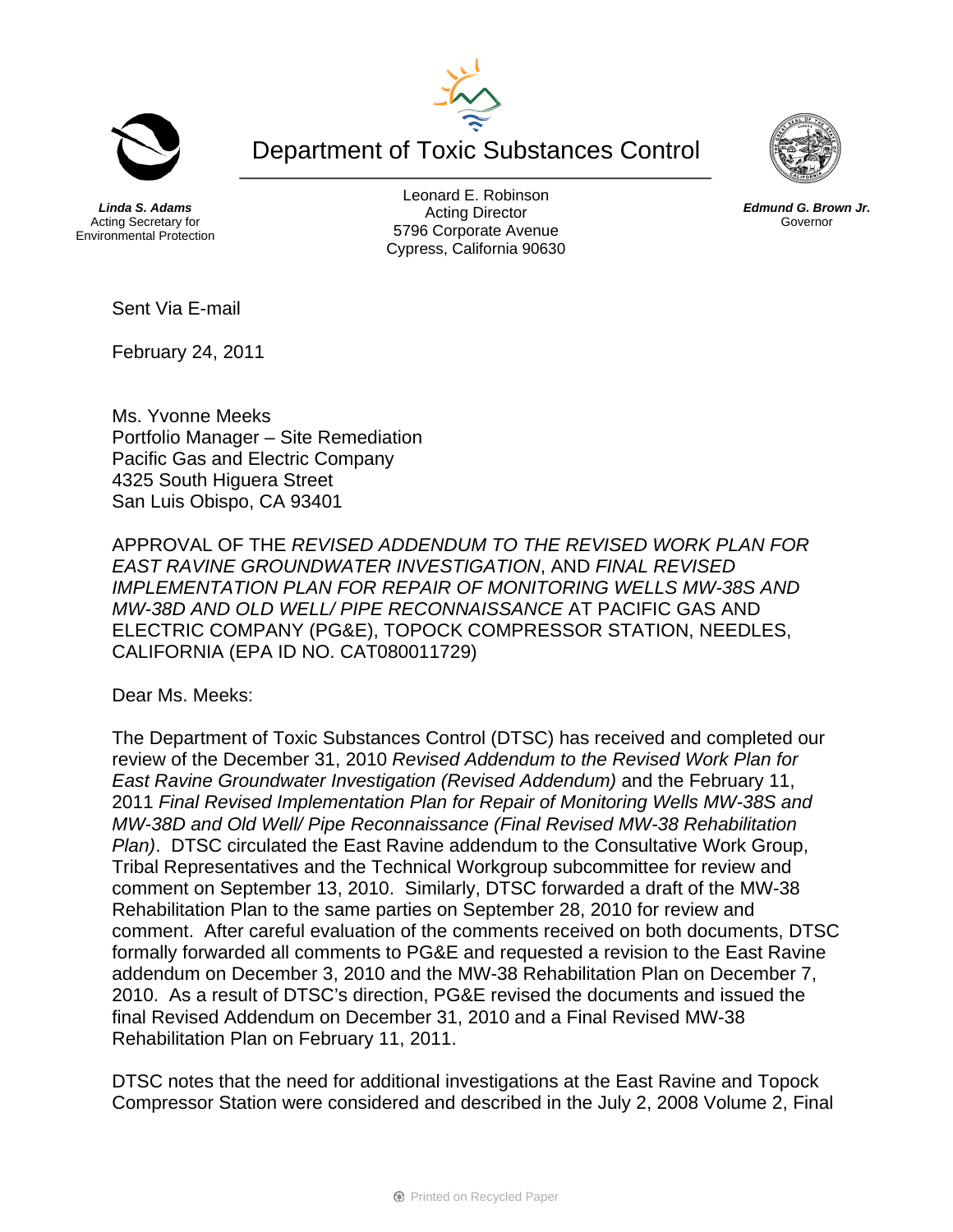Ms. Yvonne Meeks February 24, 2011 Page 2 of 3

RCRA Facility Investigation/ Remedial Investigation Report. Additionally, PG&E concluded in Appendix A of the December 2009 final Groundwater Corrective Measure Study/ Feasibility Study Report (CMS/FS) the need to collect additional data associated with potential source of contamination within the East Ravine and Compressor Station and for the data to be incorporated into the design of the final remedy. DTSC concurs that the additional samples to be collected are necessary for the remedy decision to support the design as concluded in the CMS/FS, and that the additional wells to be installed are consistent with the remediation project considered under the January 31, 2011 certified Environmental Impact Report (EIR).

As for the MW-38 well cluster (MW-38S and MW-38D), DTSC directed PG&E on June 2, 2010 to prepare a plan for the rehabilitation of these monitoring wells that were damaged during a rain event in January 2010. These wells are part of the existing well network to monitor the condition of the groundwater plume. MW-38S is important in that it yields some of the highest contaminant concentrations along Bat Cave Wash and defines the western boundary of the hexavalent chromium plume. DTSC considers the retention of these existing wells to be vital and necessary for the assessment of the current plume condition and future clean up progress during remedy implementation. DTSC considers the maintenance/ replacement of these wells to be consistent with the remediation project considered under the certified EIR.

Furthermore, DTSC considers the location of a possible existence of an old, improperly abandoned, well as reported in the 2007 RFI/RI Volume 1 report to be an activity that is necessary to be in compliance with the California Well Standards. This old well is situated within a contaminated area, proper decommissioning of this well is mandated under the well standards to avoid further contamination of the groundwater resource. According to the Final Revised MW-38 Rehabilitation Plan, PG&E will conduct geophysical surveys within an area south of the MW-38 cluster to locate this well. The geophysical survey area is depicted in Figure 2 of the Final Revised Rehabilitation Plan. This geophysical survey will be conducted simultaneously with the required aboveground and underground utilities survey prior to intrusive repair work at the MW-38 well cluster. Since the use of geophysical survey alone can produce excessive anomalies that may potentially require unnecessary physical disturbance of soil within a sensitive area as concluded in the certified EIR, DTSC has reviewed additional historical photos and testimony of a former employee in an attempt to reduce the potential survey area. PG&E should prioritize the geophysical investigation within the prescribed area as suggested in the enclosed memorandum.

Based on the scope of work identified within the subject final work plans, the review and consideration of the comments received, and our review of the analysis associated with the certified programmatic EIR for the groundwater remedy, DTSC concludes that the activities specified in the two work plans are consistent with the findings of the certified programmatic EIR. DTSC hereby approves the December 31, 2010 Revised Addendum and the February 11, 2011 MW-38 Rehabilitation Plan subject to the condition set forth in the Mitigation Monitoring and Reporting Program adopted as part of the project approval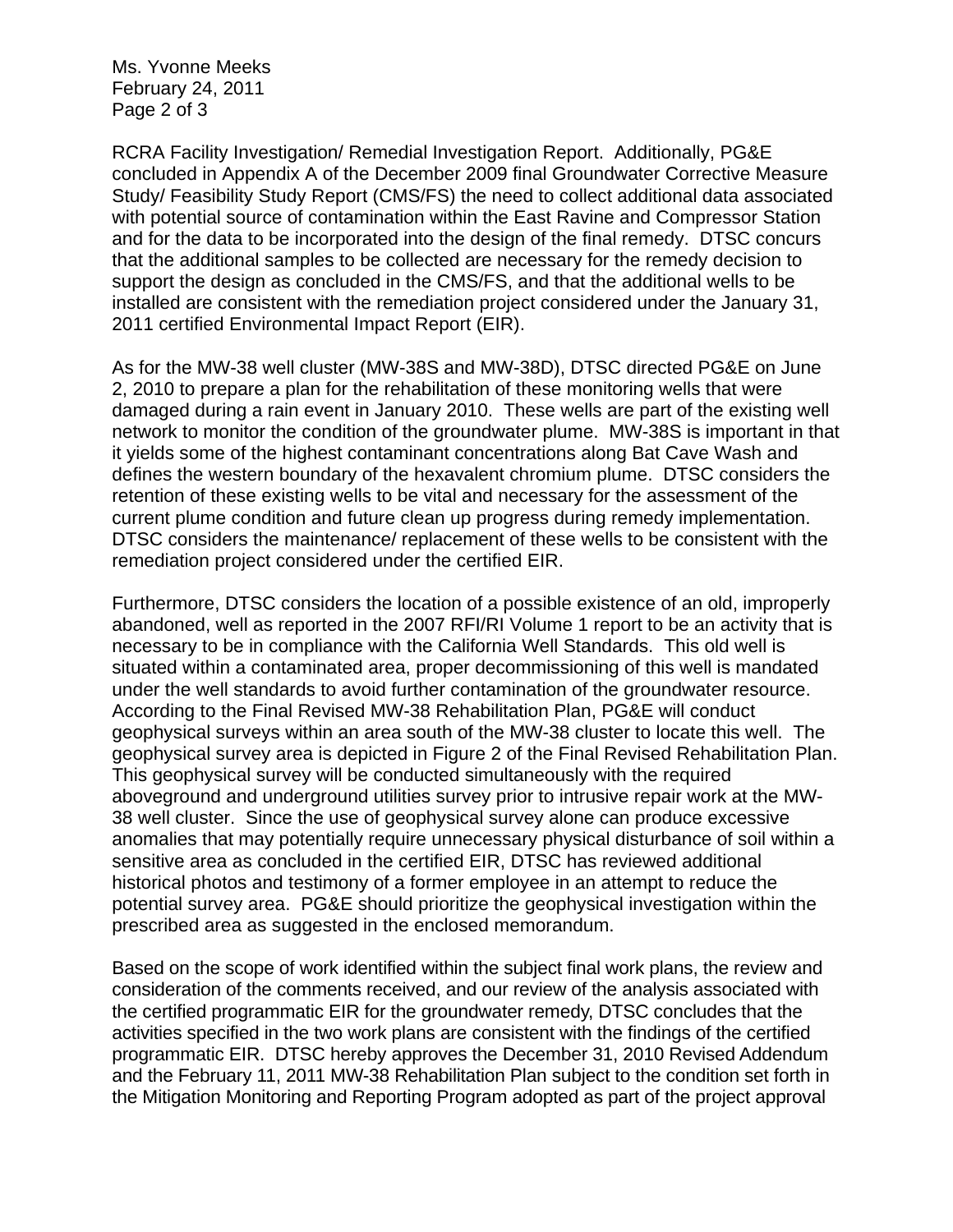Ms. Yvonne Meeks February 24, 2011 Page 3 of 3

and EIR certification which includes applicable measures, but are not limited to, preconstruction nesting surveys if work is done within nesting season, compliance with the preliminary biological assessment requirements, the need for PG&E to carry out all remediation activities, including all supporting operations and maintenance activities, in ways that avoid, minimize, and mitigate significant adverse effects to historically significant cultural and historic resources.

If you have any questions or comments regarding this letter, please contact me at (714) 484-5439.

Sincerely,

 $\mathcal{A}$ 

Aaron Yue Senior Hazardous Substances Engineer Office of Geology

**Enclosure** 

aky: 021101B

cc: PG&E Topock Consultative Workgroup Members – Via e-mail PG&E Topock Geo/Hydro Technical Workgroup Members – Via e-mail Tribal Representatives in PG&E Contact List – Via e-mail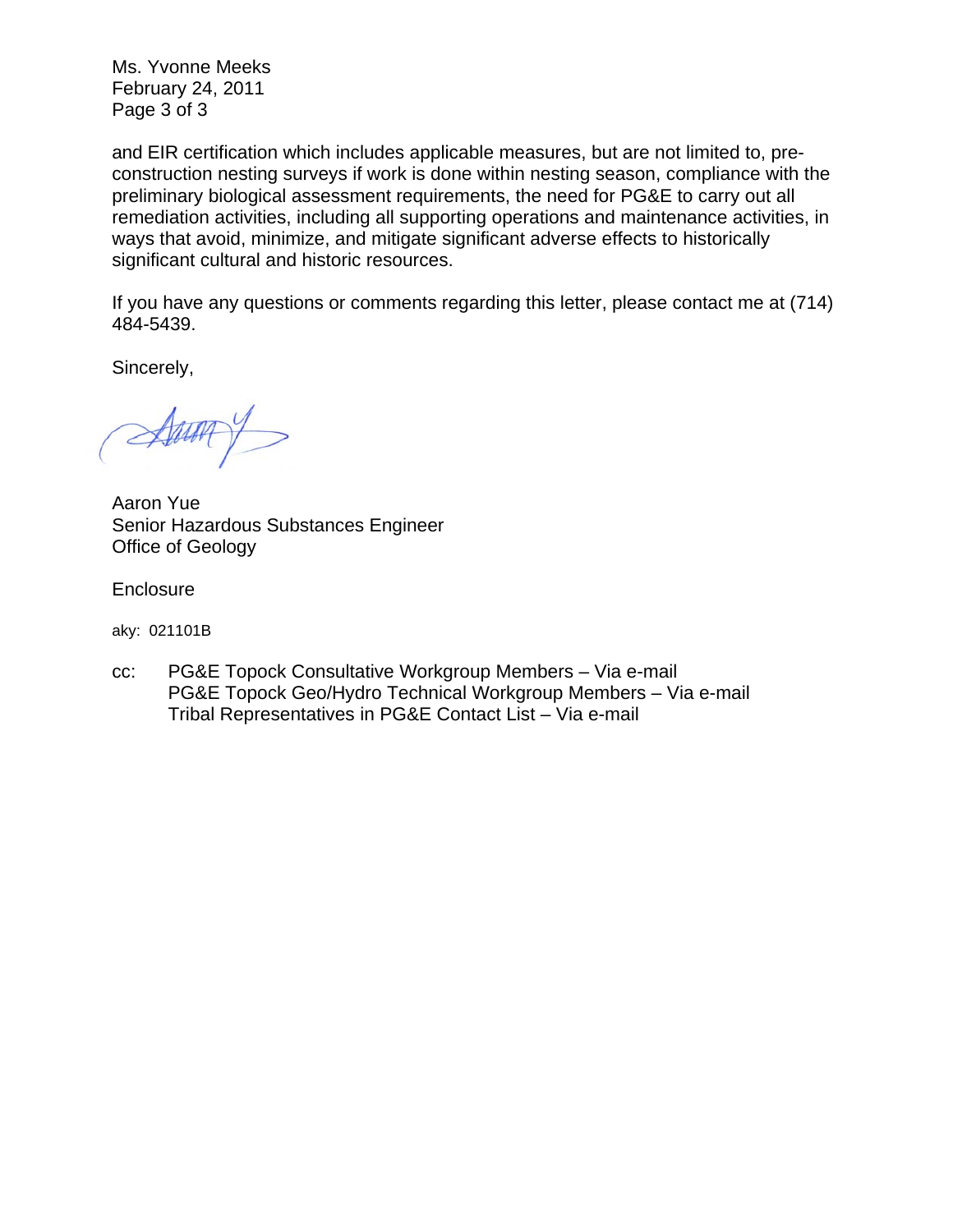

*Linda S. Adams*  Acting Secretary for Environmental Protection

Leonard E. Robinson Acting Director 5796 Corporate Avenue Cypress, California 90630

Department of Toxic Substances Control

## **MEMORANDUM**

**TO:** Aaron Yue Senior Hazardous Substances Engineer Office of Geology

Calle

- **FROM:** Chris Guerre, CHG Senior Engineering Geologist Geologic Services Unit Cypress Office
- **DATE:** February 23**,** 2011
- **SUBJECT:** FORMER WELL / PIPE IN BAT CAVE WASH PACIFIC GAS AND ELECTRIC COMPANY TOPOCK COMPRESSOR STATION NEEDLES, CALIFORNIA (EPA ID NO. CAT080011729)

## **Background**

According to the *Revised Final RCRA Facility Investigation Report, Volume 1, Site Background and History, PG&E Topock Compressor Station*, dated August 2007 and prepared by CH2MHill, a plant employee welded a cap onto an approximately 12-inch diameter vertical pipe located in Bat Cave Wash. The pipe looked like a regular well casing and only extended a small amount above the ground. Department of Toxic Substances Control (DTSC) staff discussed the occurrence of the old well / pipe in Bat Cave Wash with Pacific Gas and Electric (PG&E) representative Mr. Curt Russell and former PG&E Topock Compressor Station employee Mr. Bill De Lay on January 26, 2011. Mr. Delay specified where he recalled welding the well shut sometime in the 1980s. The area he identified is pictured in Figure 1 as well as on Figure 6. He indicated that the approximate location of the well was bounded by existing groundwater monitoring well MW-10 (located to the right in Figure 1) and by the person pictured to the far-left in Figure 1 and that the well was located closer towards the middle of the wash.



*Edmund G. Brown Jr.*  Governor

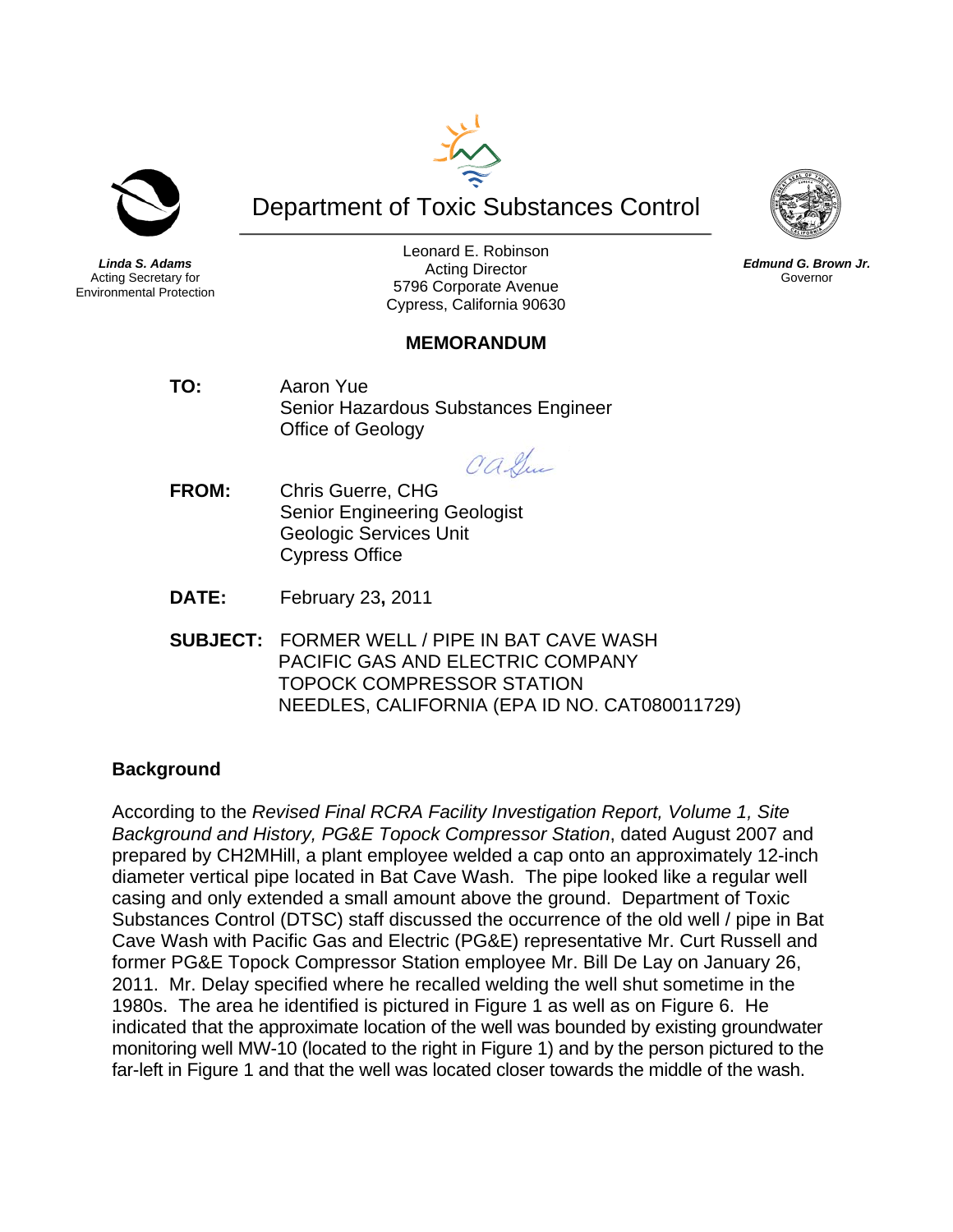## **Findings and Recommendations**

Based on Mr. Delay's account of the location of the old well, DTSC staff reviewed historic photographs of the PG&E Topock Compressor Station that were included in PG&E's August 22, 2007 letter/DVD disk titled *Photos of the Topock Compressor Station and vicinity.* A few historic photographs were found of a temporary water supply well that was operational in March 1951 (Figures 2, 4 and 5). Examination of the background in Figure 2 illustrates a distinctive rock outcrop that can be viewed in current photographs of Bat Cave Wash (Figures 1 and 3). This rock outcrop is highlighted in green in the 1951 Figure 2 photograph and the area has also been highlighted in current photos (Figures 1 and 3).

Based on this information, DTSC believes that the old well / pipe described in the 2007 RFI Volume 1 Report and by Mr. De Lay may be the old 1951 temporary water supply well shown in Figures 2, 4 and 5. DTSC recommends that this information be considered by PG&E to assist in locating the old well as planned in PG&E's February 11, 2011 Technical Memorandum entitled *Final Revised Implementation Plan for Repair of Monitoring Wells MW-38S and MW-38D and Old Well/Pipe Reconnaissance*.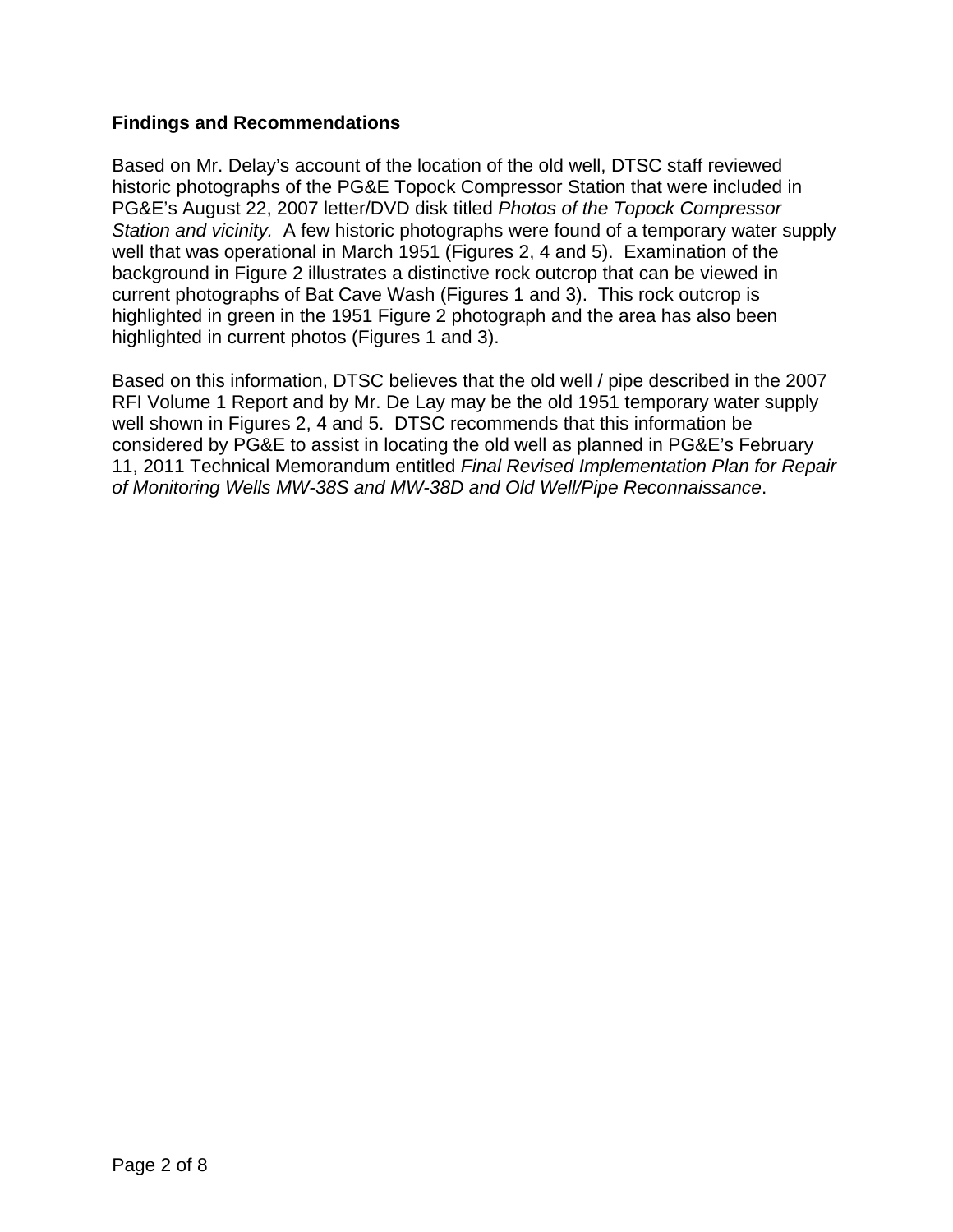

Figure 1. January 26, 2011. Northeast view from Bat Cave Wash showing general area where Mr. De Lay recalled welding a lid onto the top of an old well.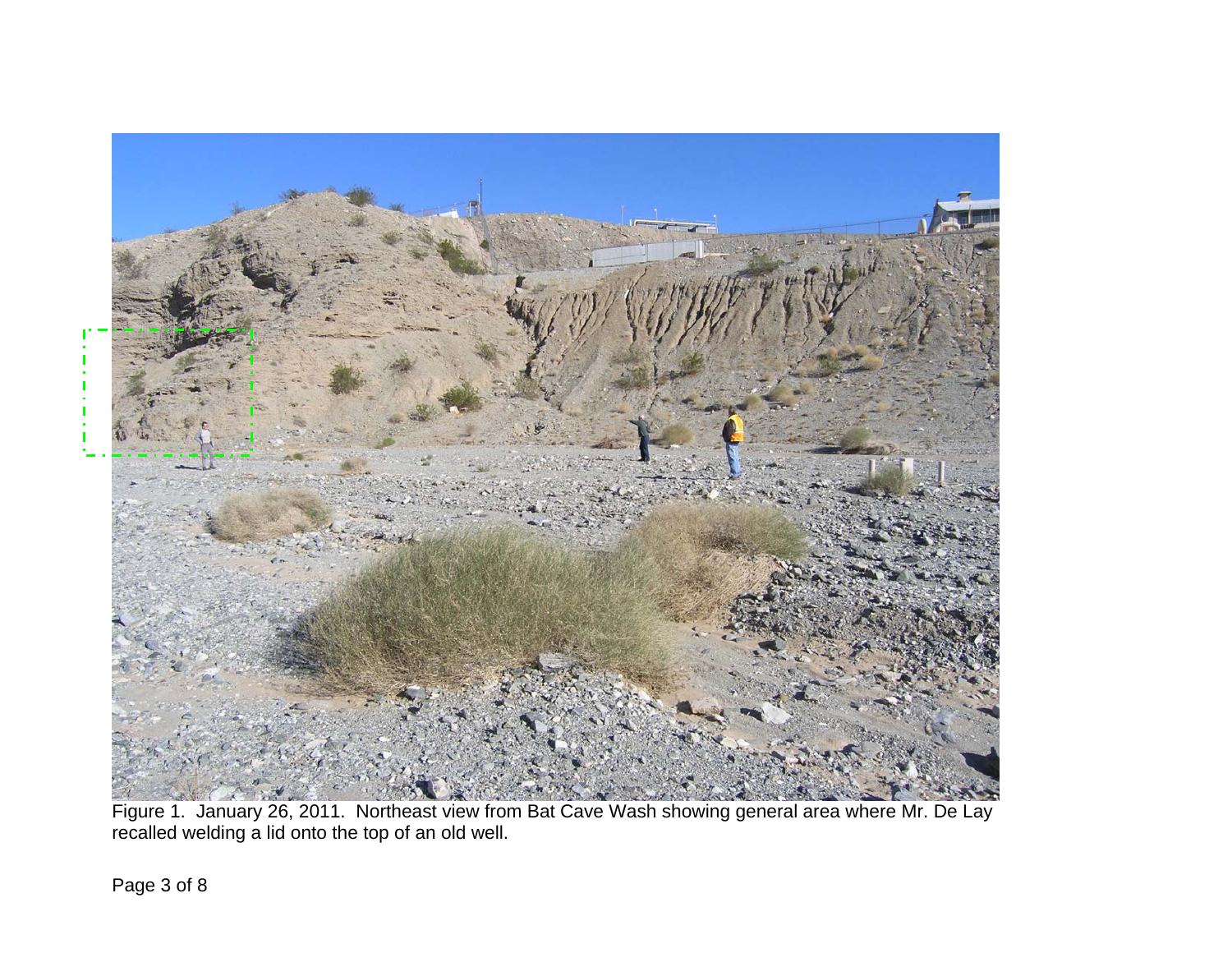

Figure 2. March 5, 1951. Installing Water Pump in Temporary Water Supply Well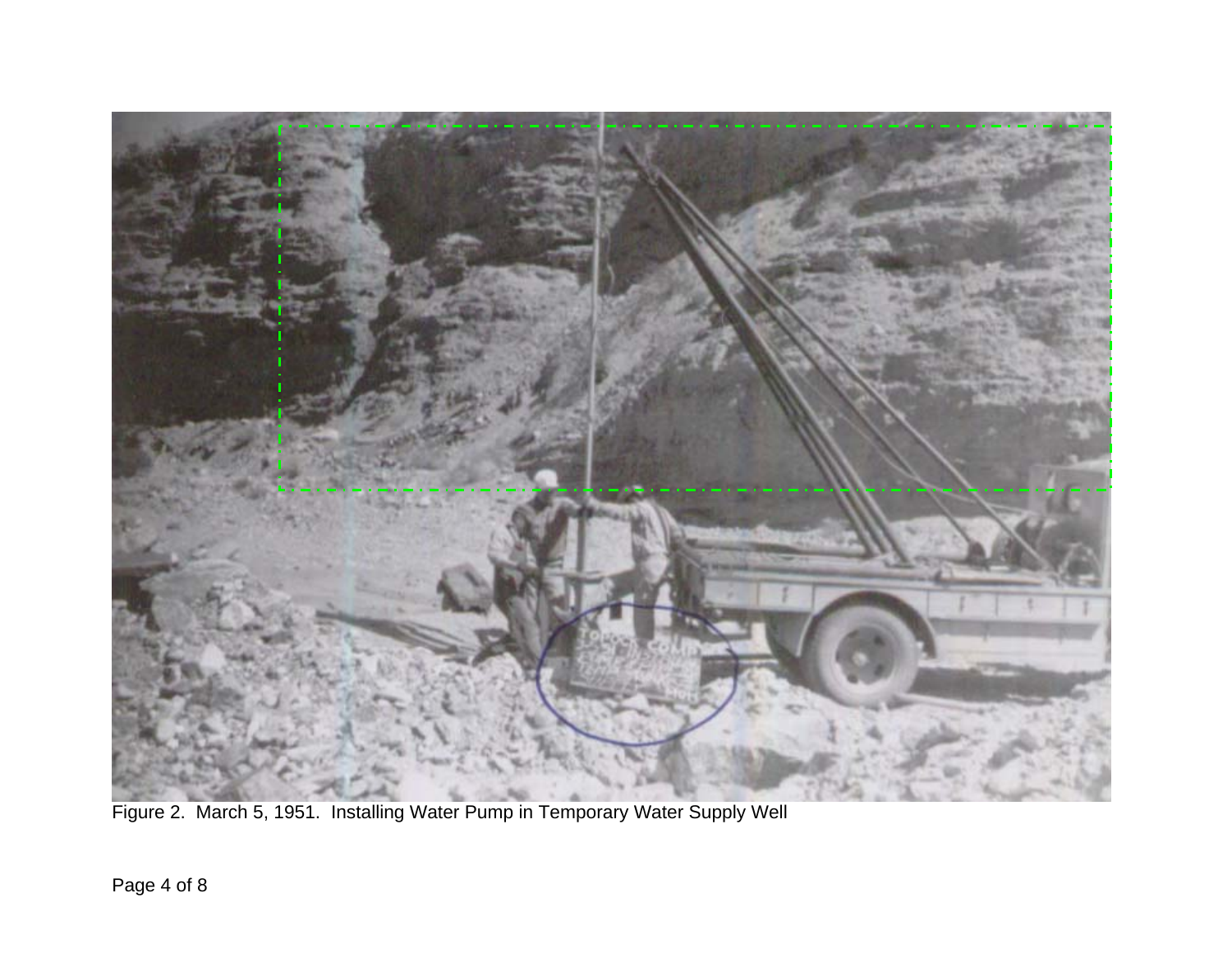

Figure 3. August 14, 2010. Northeasterly view of Bat Cave Wash highlighting distinctive rock outcrop to the east.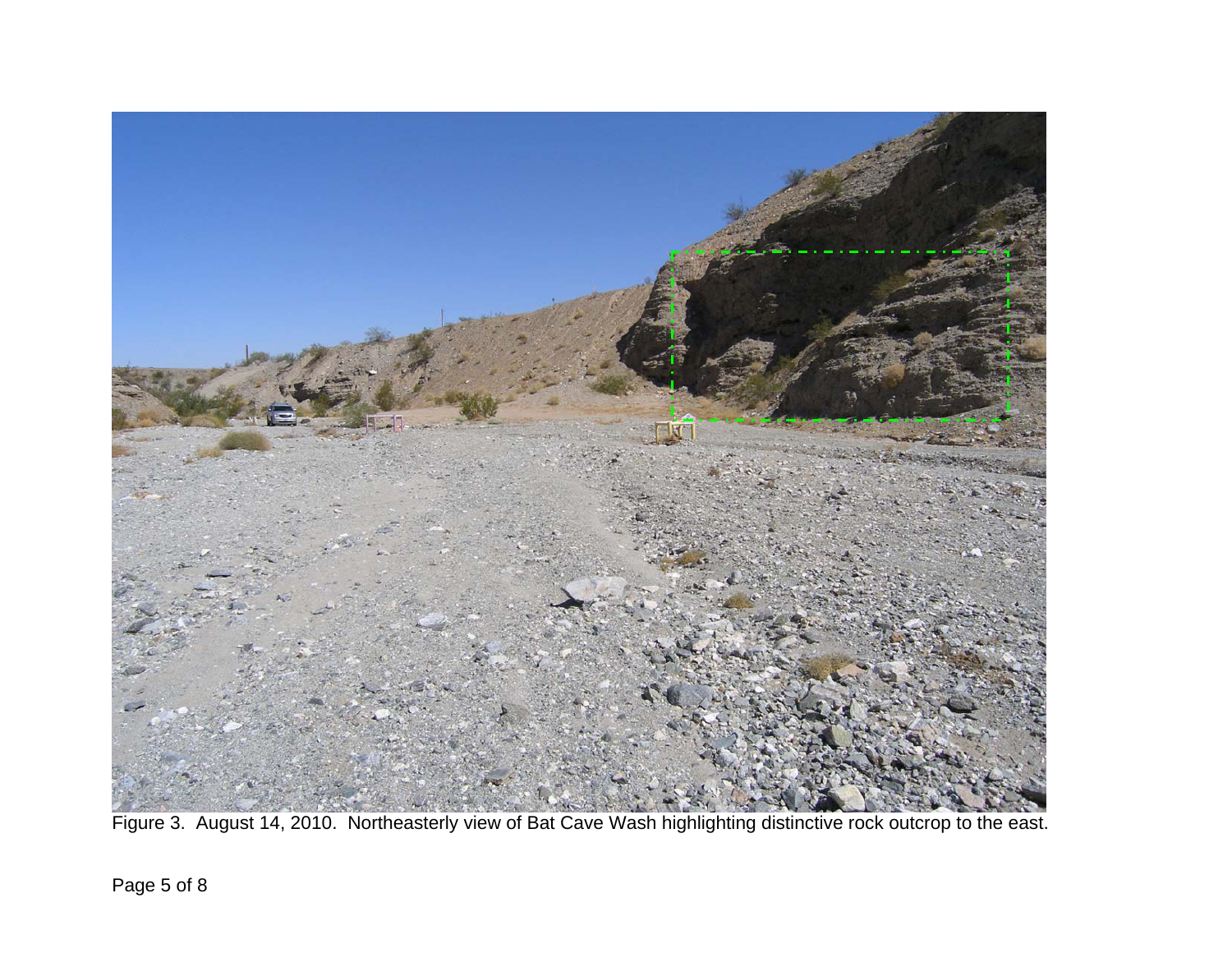

Figure 4. March 5, 1951 Close up of Pump Installation in Temporary Water Supply Well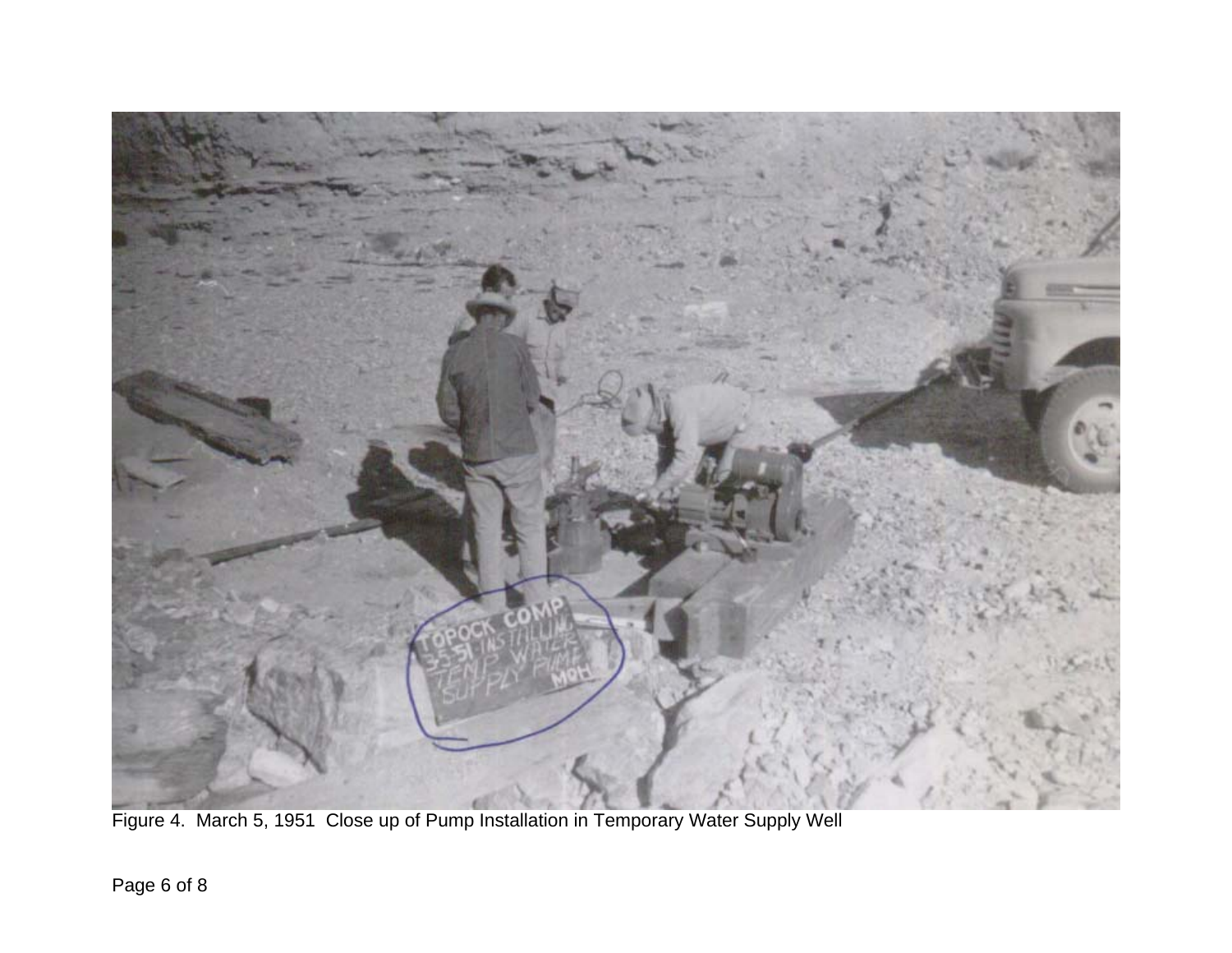

Figure 5. March 15, 1951 Close up of Installed Pump System. Temporary Water Supply Well